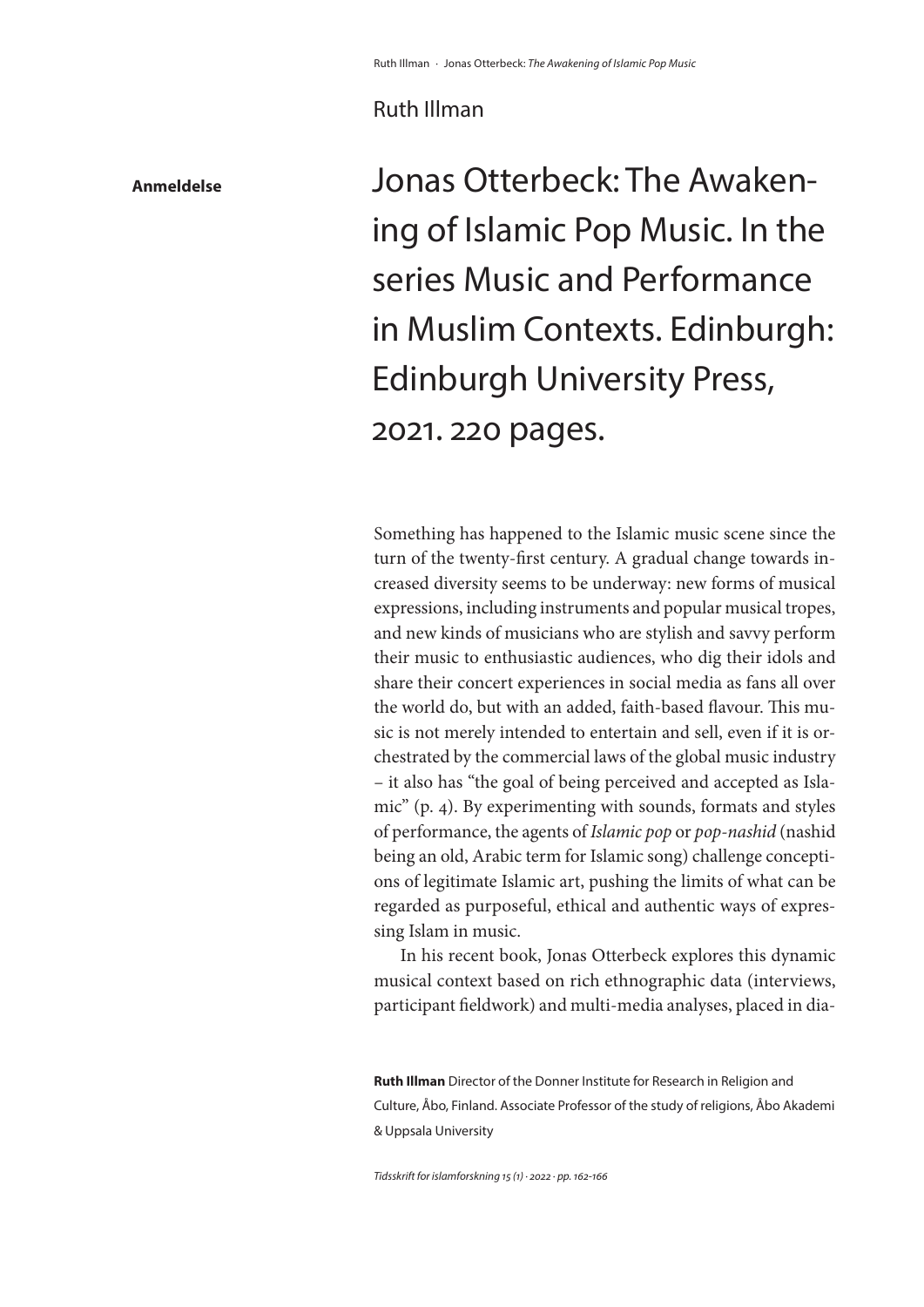logue with central concepts and analytical frameworks from classical Islamic theology and philosophy, ethnomusicology and various strands of the study of contemporary religion and culture. Otterbeck aims to shed light on how the making, marketing and performance of this new music genre challenges and changes Islamic discourses in the plural. He studies how Islamic beliefs are represented in songs and music videos, paying special attention to "the importance of performed masculinity to the Islamic pop persona" and how the commercial company at the heart of his investigation, Awakening, and the artists attached to it engage with Islamic discourse in practice – in short, the "contemporary development of possible Islamic expressions" in music (p. 6).

Awakening started some twenty years ago in London as an Islamic media company, focusing on music production and publishing that would be both entertaining and educating, inspiring social change and committed to a vision of fusing "creative flair with Islamic values." (p. 23). During the first years, the company struggled to find its place, its voice, and its way of making Islamic pop. Over the years, through trials and errors, Awakening has grown into an influential multinational corporation that is taken seriously as an ethically informed Islamic music actor, a sought-after partner for charity events and concerts worldwide with Islamic superstars such as Maher Zain, Raef, and Harris J in their cadre.

Otterbeck describes the general turn in emphasis from jurisprudence to ethics in contemporary Islamic discourses, that is, the wish to seek out practices that are ethically purposeful and negotiated in contemporary contexts rather than merely following rules as of old. This is an active relationship with tradition, being inspired and engaged by Islam but also actively innovating its various expressions and welcoming ambiguities. As in many other religious traditions today (I see clear parallels to my own research on Judaism), music seems to be at the forefront of change, offering empowerment that is not necessarily radical. By analysing the viewpoints and actions of the Awakening people, Otterbeck gives a compelling example of what this turn amounts to in practice in the music industry. The artists and managers take their relationship to Islam seriously, but equally so their wish to break new ground musically and find new ways of promoting Islamic lifestyles. This results in a constant balancing act where every step is taken with great care so as not to lose re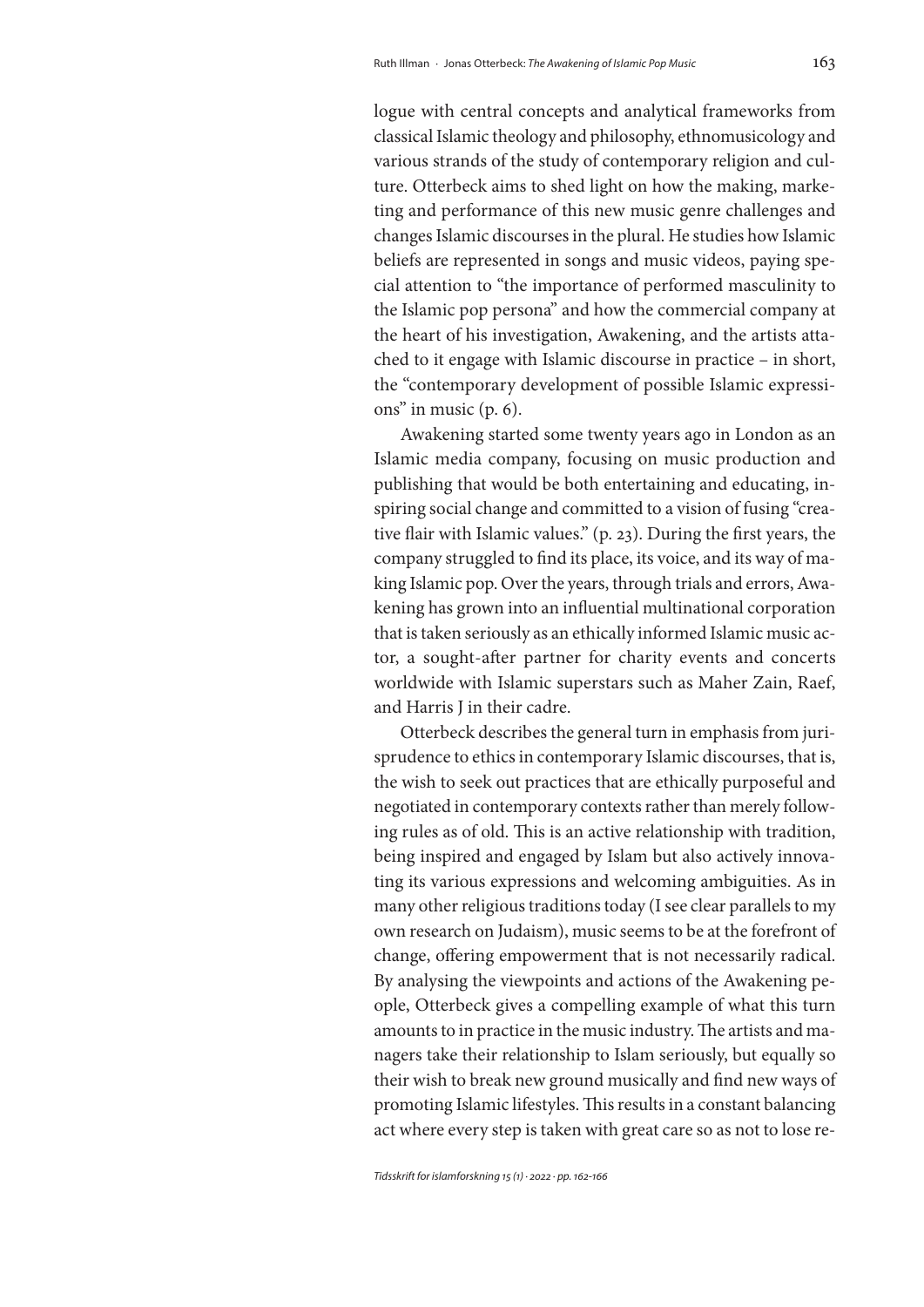spectability – or money – in creating an alluring aesthetics. How do you come across as faith-driven and value-based in the consumer-culture market? The first recordings of pop-nashid were safely (male) vocals-only, but gradually the soundscapes have expanded to include drums and (later) other instruments and sophisticated recording technology. Female voices, however, are still rare in this genre.

At times, the lyrics come confusingly close to secular love songs, albeit always addressed at Allah, the Prophet, a mother, wife or child, brothers and sisters in faith, and positive values such as generosity, helpfulness, thankfulness and participation. No sex, drugs or self-pity allowed! Music videos and a social media presence is quintessential for any music business today, and so Awakening relies on competitive marketing strategies to find just the right way of presenting their artists and their personae to the public: modestly but trendily dressed, handsome men, who bring joy and comfort to the needy, spread love and hope with their broad smiles (but not dancing or posing).

This brings Otterbeck to the most intriguing and ground-breaking theme of the book: "Performing an Ethical Islamic Masculinity." The Awakening artists have become role models for a new kind of soft Islamic masculinity, promoting religiously motivated ethical selves in videos, lyrics, and social media. The modern, mild-mannered and tidy manliness promoted is formed as a contrast both to "traditional" and to Western normative assumptions of Islamic masculinity. These men are not just handsome and gallant, they are also loving fathers, sons and husbands who do house chores; they are professionals on all walks of life in modern societies, they embrace ethnic diversity and care for the environment, show their sensitivity and affection openly, but within carefully demarcated boundaries. No inter-gender touching, no evocative movements so as not to sexualise the bodies of these men, whose relation to the fandom that inevitable grows around them is strained.

The theoretical framework applied in Otterbeck's analysis include many central theoretical frames, such as Christopher Partridge's studies of religion and popular culture, Tia DeNora's field-defining research on the power of music in everyday life, the active concept of musicking introduced by Christopher Small etc. While these conceptualisations bring relevant illumination to the analysis, one could have wished for a more coherent and cohesive use of theories throughout the book, to bring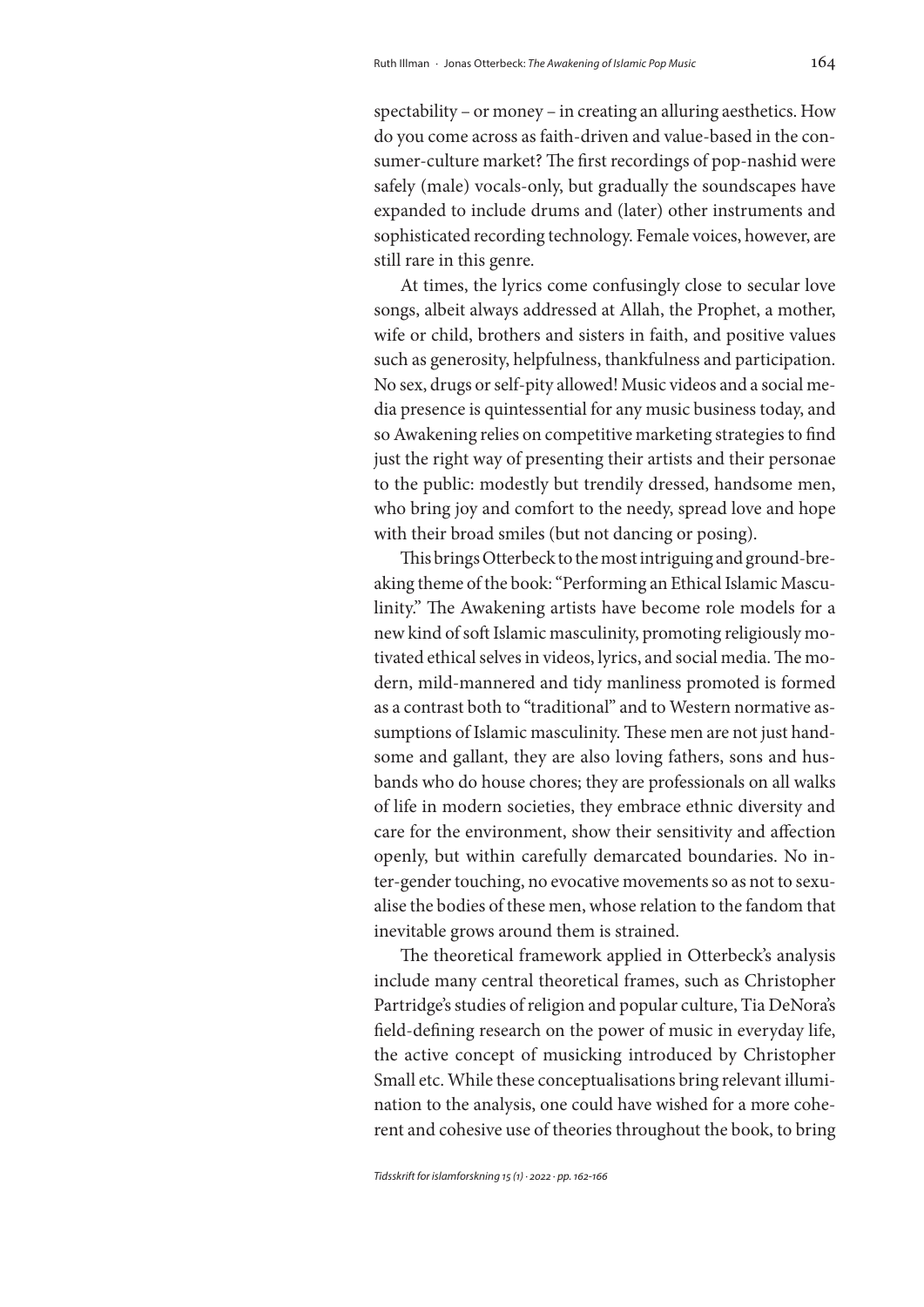out its implications for the broader research field of religion and music more fully. This is a minor remark, however, as the study is an excellent example of how popular culture can be taken seriously in the study of contemporary religion, not merely dismissed as shallow and commercial in a world where an increasing numbers of people find words for the religious sentiments, hope, identification, and guidance – in short: existential soundtracks – in pop music.

Otterbeck knows the Islamic theology of music in-depth. He shows that music, song and especially the use of instruments have always been a contested issue in Islamic discourses and thus, there is far more flexibility and openness to interpretation than one could assume. The analysis of traditional Islamic discourse is combined with an explorative and engaging methodology. Following Graham Harvey, he defines himself as a guest in the field, who was visiting the Awakening people for quite some time, brining something of himself to the encounter. Thus, Otterbeck sails free from the unconstructive dichotomy of insider/outsider that seems unable to meaningfully describe his interaction with a field, where he was insider and outsider, in the field and out of it all at once. As a scholar of Islam and an amateur musician, Otterbeck was quite at home in the tour bus, backstage and in the concert audiences but also during the serious discussions of Islamic practice, jurisprudence and ethics initiated with the Awakening people, many of whom were academically trained and knowledgeable in classical Islamic sources.

Throughout the book, Otterbeck navigates the vast and variegated field without resorting to simplifying arguments about what Islam is, what Islamic legal discourse has to say about music or how Islamic pop is expressed and understood in London, Cairo, Istanbul or Kuala Lumpur. Overarching analytical categories are understood as parts of lived realities and organic relationships between persons, places, and practices through which they come to life. This anti-essentialist and performative approach to Islam is vital for the design of the study. It opens a rich understanding of a diverse field without diminishing the actors and arguments by forcing them into neat categories easily labelled as liberal or traditional, *halal* or *haram* – letting different apprehensions come to the fore without succumbing to the temptation of proposing divisions that are not supported by the research participants themselves.